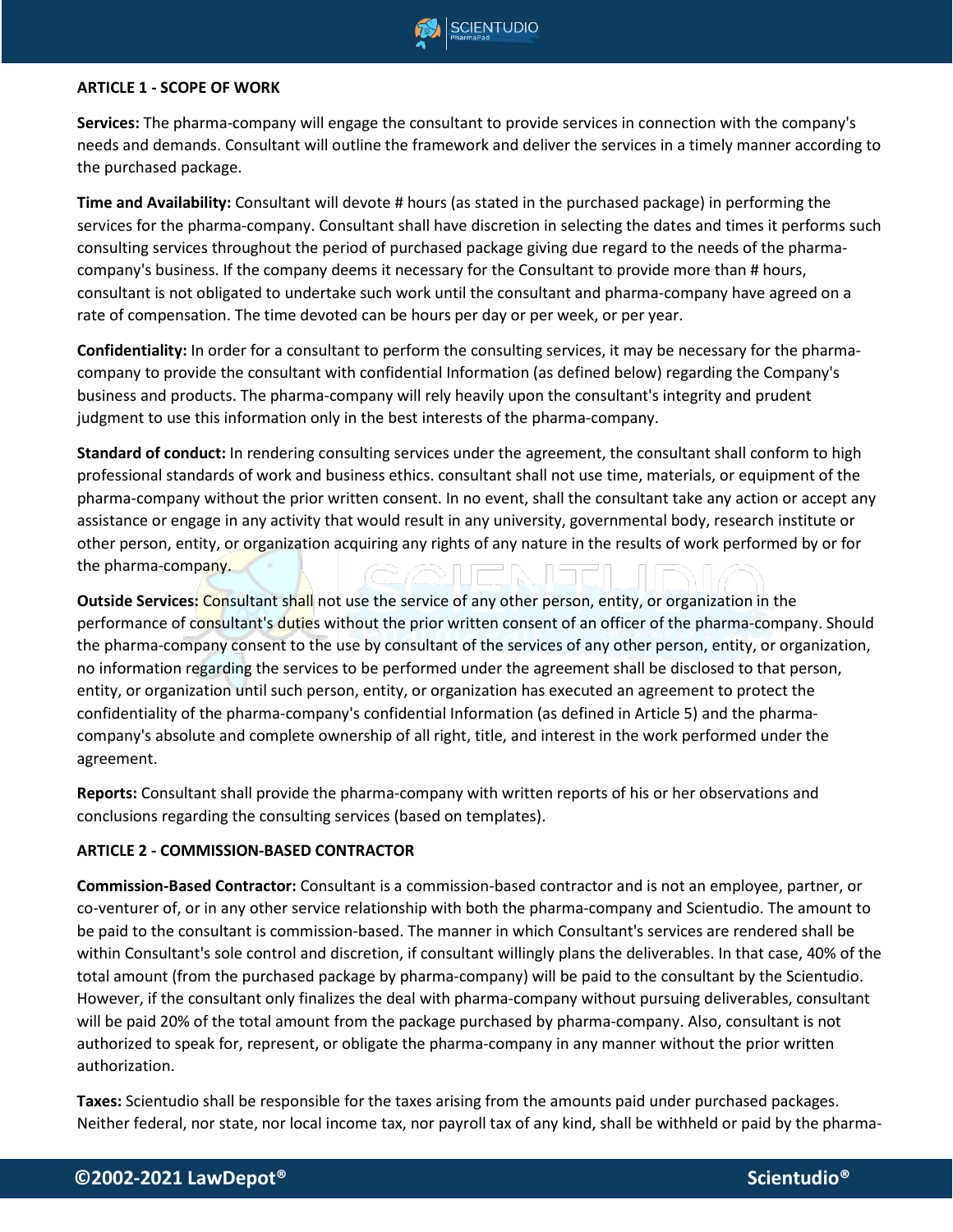

company on behalf of the consultant. However, a consultant (commission-based contractor) will be responsible to pay the taxes arising from the amount paid to him in the form of earned commission according to the state / provincial / federal law of the country in which he resides. Consultant understands that he/she is responsible to pay the taxes, according to law. Consultant shall, when requested by the Scientudio, properly document that any and all federal and state taxes have been paid.

**Benefits:** As Scientudio's consultants are commission-based contractors. they will not be eligible for, and shall not participate in, any employee-based pension, health, welfare, or other fringe benefit plan. No workers' compensation insurance shall be obtained by Scientudio covering consultant and consultant shall be him/herself responsible to arrange benefit plans according to the geographical location where he/she resides.

#### **ARTICLE 3 - COMPENSATION FOR SERVICES**

**Compensation:** The pharma-company shall pay to Scientudio for services rendered to the pharma-company under the agreement. The amount shall be paid at the time of purchasing online packages or within 48 hours from time of agreement in case of customized packages.

**Reimbursement:** The pharma-company agrees to reimburse the consultant for all actual reasonable and necessary expenditures, which are directly related to the consulting services. These expenditures include, but are not limited to, expenses related to travel (i.e., airfare, hotel, temporary housing, meals, parking, taxis, mileage, software, digital tools, etc.), telephone calls, and postal expenditures. Expenses incurred by the consultant will be reimbursed by the pharma-company within 15 days of the consultant's proper written request for reimbursement.

#### **ARTICLE 4 - TERMS & TERMINATION**

**Term:** The agreement between Scientudio and the pharma-company for services as well as between Scientudio and hired consultant shall be effective as of not yet submitted and shall continue in full force and effect for # consecutive months (as stated in package details for the former and as stated in a signed letter for the later case). The terms and conditions of agreements are negotiable under which the relationship shall continue.

**Termination/Cancellation:** Scientudio may terminate the agreement with the hired consultant for "Cause," after giving the consultant a written notice of the reason. Cause means: (1) Consultant has breached the provisions of Article 5 or 7 in any respect, or materially breached any other provision of the signed agreement and the breach continues for 30 days following receipt of a notice from the Company; (2) Consultant has committed fraud, misappropriation, or embezzlement in connection with the Scientudio's business; (3) Consultant has been convicted of a felony; or (4) Consultant's use of narcotics, liquor, or illicit drugs has a detrimental effect on the performance of his or her consulting responsibilities, as determined by the Scientudio. For purchased packages, the pharma-company or other clients can request the cancellation within 24 hours of the time of purchase by submitting the contact form.

**Responsibility upon Termination:** Any equipment provided by either the pharma-company or Scientudio to the consultant in connection with or furtherance of consultant's services under the agreement, including, but not limited to, computers, laptops, and personal management tools, shall, immediately upon the termination of the agreement, be returned to the pharma-company or Scientudio.

**Survival:** The provisions of Articles 5, 6, 7, and 8 shall survive the termination of the agreement with the consultant and remain in full force and effect thereafter.

#### **ARTICLE 5 - CONFIDENTIAL INFORMATION**

**Obligation of Confidentiality:** In performing consulting services, the consultant may be exposed to and will be required to use certain "Confidential Information" (as hereinafter defined) of the pharma-company. Consultant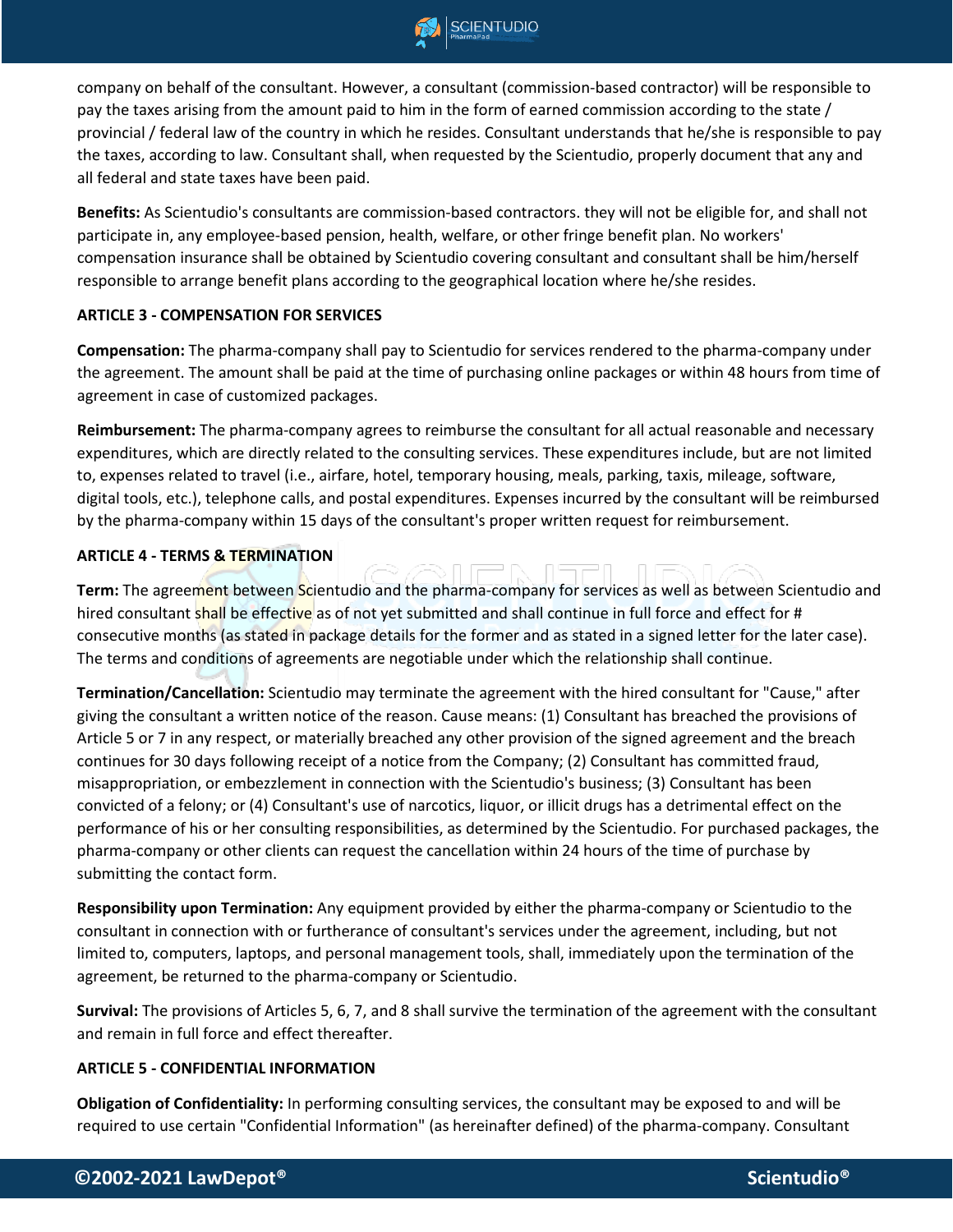

agrees that neither consultant nor Scientudio will use, directly or indirectly, such Confidential Information for the benefit of any person, entity, or organization other than the pharma-company, or disclose such Confidential Information without the written authorization of the pharma-company, either during or after the term of the agreement, for as long as such information retains the characteristics of Confidential Information.

**Definition:** "Confidential Information" means information not generally known and proprietary to the pharmacompany / client or to a third party for whom the pharma-company / client is performing work, including, without limitation, information concerning any patents or trade secrets, confidential or secret designs, processes, formulae, source codes, plans, devices or material, research and development, proprietary software, analysis, techniques, materials, or designs (whether or not patented or patentable), directly or indirectly useful in any aspect of the business of the pharma-company / client, any vendor names, customer and supplier lists, databases, management systems and sales and marketing plans of the pharma-company, any confidential secret development or research work of the pharma-company / client, or any other confidential information or proprietary aspects of the business of the pharma-company. All information which Consultant acquires or becomes acquainted with during the period of the services, whether developed by consultant or by others, which Consultant has a reasonable basis to believe to be Confidential Information, or which is treated by the pharma-company / client as being Confidential Information, shall be presumed to be Confidential Information.

**Property of the Pharma-Company:** Consultant agrees that all plans, manuals, and specific materials developed by the consultant on behalf of the pharma-company in connection with services rendered under package, are and shall remain the exclusive property of the pharma-company. Promptly upon the expiration or termination of the agreement, or upon the request of the pharma-company, consultant shall return to the pharma-company all documents and tangible items, including samples, provided to consultant or created by consultant for use in connection with services to be rendered hereunder, including, without limitation, all Confidential Information, together with all copies and abstracts thereof.

#### **ARTICLE 6 - RIGHTS & DATA**

**Rights & Data:** All drawings, models, designs, formulas, methods, documents, and tangible items prepared for and submitted to the pharma-company by consultant in connection with the services rendered under the agreement shall belong exclusively to the pharma-company and shall be deemed to be works made for hire (the "Deliverable Items"). To the extent that any of the deliverable items may not, by operation of law, be works made for hire, consultant hereby assigns to the pharma-company the ownership of copyright or mask work in the Deliverable Items, and the pharma-company shall have the right to obtain and hold in its own name any trademark, copyright, or mask work registration, and any other registrations and similar protection which may be available in the Deliverable Items. Consultant agrees to give the pharma-company or its designees all assistance reasonably required to perfect such rights. For Scienvas, however, except for the premium package, Scientudio holds the copyrights for all other packages and copyright infringement charges are \$1000 per illustration / image / figure. If the client wishes to purchase copyrights of the requested illustration / image / figure, the client will be liable to pay additional \$200 within 48 hours of agreement. The cancellation, however, is possible within 48 hours of purchase by submitting the request via contact form.

#### **ARTICLE 7 - CONFLICT OF INTEREST & NON-SOLICITATION**

**Conflict of Interest:** Consultant covenants and agrees not to consult or provide any services in any manner or capacity to a direct competitor of the pharma-company during the duration of the service unless express written authorization to do so is given by the pharma-company's president. A direct competitor of the pharma-company for purposes of the agreement is defined as any individual, partnership, corporation, and/or other business entity that engages in the business of similar nature.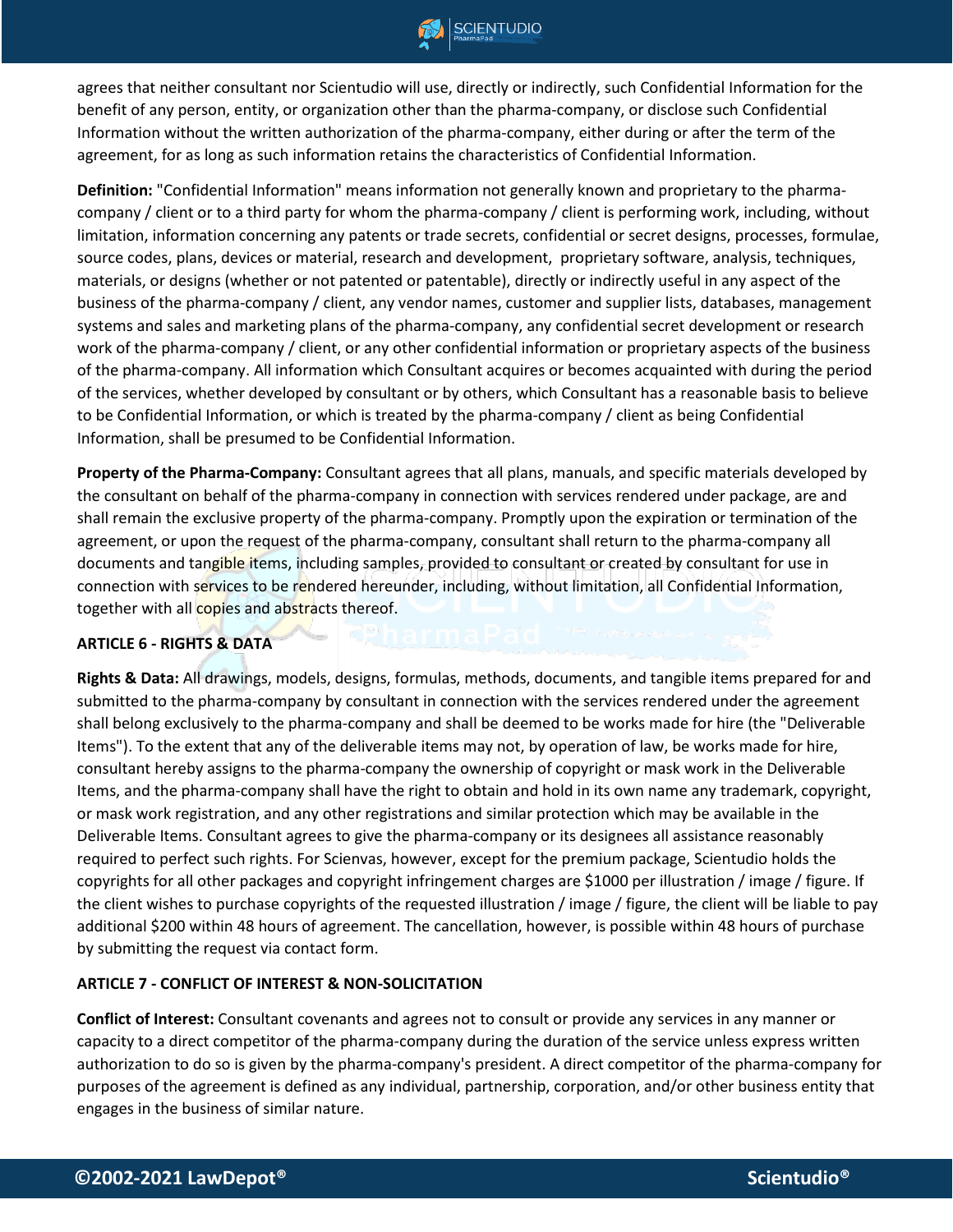

**Non-Solicitation:** Consultant covenants and agrees that during the term of the service agreement, consultant will not, directly or indirectly, through an existing corporation, unincorporated business, affiliated party, successor employer, or otherwise, solicit, hire for employment or work with, on a part-time, consulting, advising, or any other basis, other than on behalf of the pharma-company, any employee or commission-based contractor employed by the pharma-company while consultant is performing services for the pharma-company.

#### **ARTICLE 8 - RIGHT TO INJUNCTIVE RELIEF**

**Right to Injunctive Relief:** Consultant acknowledges that the terms of Articles 5, 6, and 7 are reasonably necessary to protect the legitimate interests of both the Scientudio and pharma-company / client, are reasonable in scope and duration, and are not unduly restrictive. Consultant further acknowledges that a breach of any of the terms of Articles 5, 6, or 7 will render irreparable harm both to the Scientudio and pharma-company, and that a remedy at law for breach of the service / hiring agreement is inadequate, and that the pharma-company shall therefore be entitled to seek any and all equitable relief, including, but not limited to, injunctive relief, and to any other remedy that may be available under any applicable law or agreement between the parties. Consultant acknowledges that an award of damages to the pharma-company does not preclude a court from ordering injunctive relief. Both damages and injunctive relief shall be proper modes of relief and are not to be considered as alternative remedies.

#### **ARTICLE 9 - GENERAL PROVISIONS**

**Construction of Terms:** If any provision of the service agreement is held unenforceable by a court of competent jurisdiction, that provision shall be severed and shall not affect the validity or enforceability of the remaining provisions.

Governing Law: The service agreement shall be governed by and construed in accordance with the internal laws (and not the laws of conflicts) of the State of [governing law].

**Complete Agreement:** The service agreement constitutes the complete agreement and sets forth the entire understanding and agreement of the parties as to the subject matter of the particular agreement and supersedes all prior discussions and understandings in respect to the subject of the said agreement, whether written or oral.

**Commission-based salary:** The commission-based salary less than or equivalent to 20% for leadership as well as for commission-based consultants is considered as honorarium and is exempt from tax.

**Dispute Resolution:** If there is any dispute or controversy between the parties arising out of or relating to either service or hiring agreement, the parties agree that such dispute or controversy will be arbitrated in accordance with proceedings under Arbitration Association rules, and such arbitration will be the exclusive dispute resolution method under the agreements. The decision and award determined by such arbitration will be final and binding upon both parties. All costs and expenses, including reasonable attorney's fees and expert's fees, of all parties incurred in any dispute that is determined and/or settled by arbitration pursuant to the agreement will be borne by party determined to be liable in respect of such dispute; provided, however, that if complete liability is not assessed against only one party, the parties will share the total costs in proportion to their respective amounts of liability so determined. Except where clearly prevented by the area in dispute, both parties agree to continue performing their respective obligations under the agreement until the dispute is resolved.

**Modification:** No modification, termination, or attempted waiver of both the service and hiring agreements, or any provision thereof, shall be valid unless in writing signed by the party against whom the same is sought to be enforced.

**Waiver of Breach:** The waiver by a party of a breach of any provision of the agreement by the other party shall not operate or be construed as a waiver of any other or subsequent breach by the party in breach.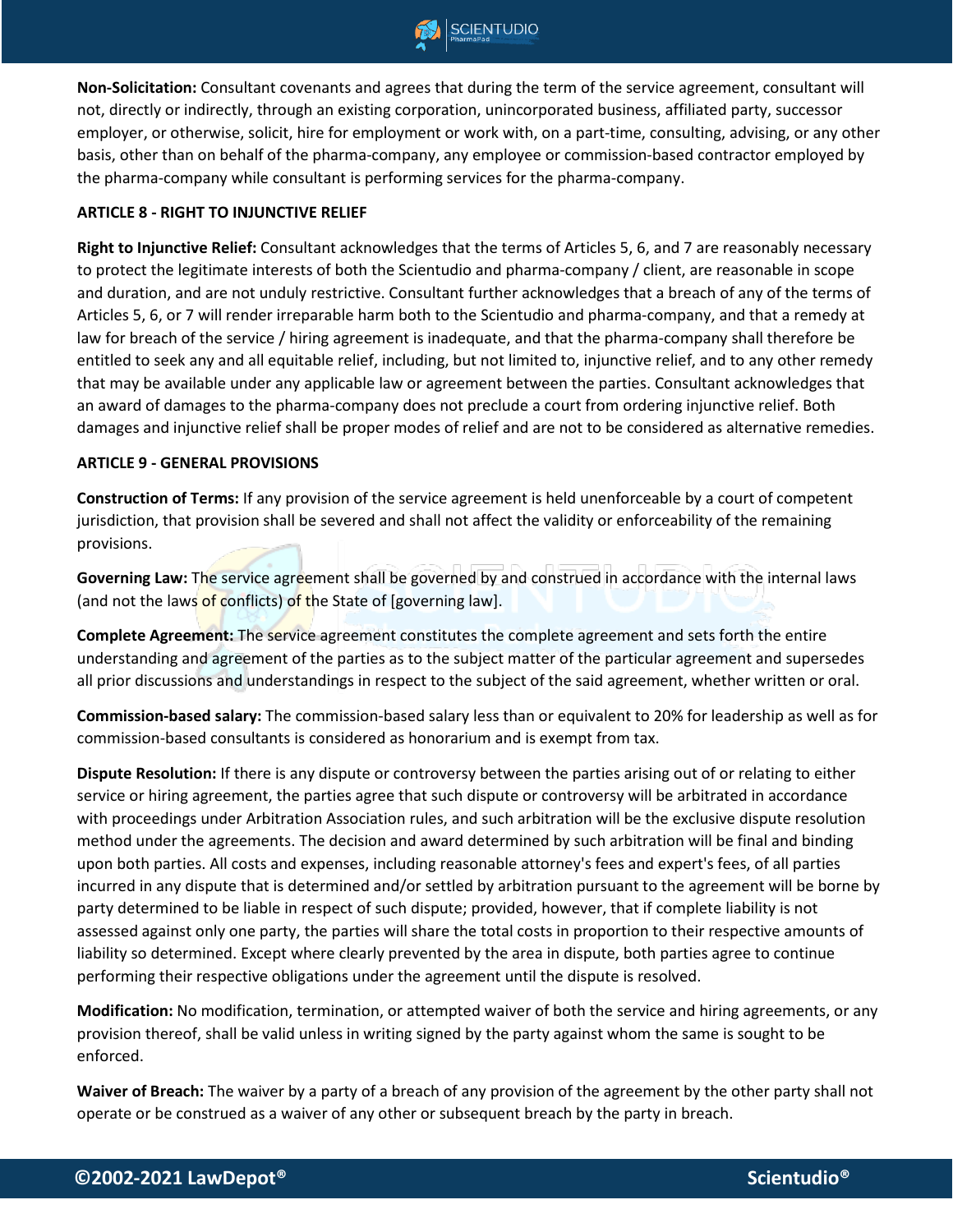

**CIENTUDIO** 

**Successors and Assigns:** The service agreement may not be assigned by either party without the prior written consent of the other party; provided, however, that the service agreement shall be assignable by the pharmacompany without consultant's consent in the event the pharma-company is acquired by or merged into another corporation or business entity. The benefits and obligations of the agreement shall be binding upon and ensure to the parties hereto, their successors and assigns.

**No Conflict:** Consultant shall warrant that Consultant has not previously assumed any obligations inconsistent with those undertaken by consultant under the agreement.

**DISCLAIMER for all clients:** Please read this disclaimer carefully before using the Scientudio website operated solely by Scientudio. The content (graphics / illustrations / images / pictures / playing cards) displayed on the website is the intellectual property of Scientudio and is officially copyrighted. You may not reuse, republish, or reprint such content without the written consent. Copyright infringement charges are 1000\$ (per image / graphic / illustration / picture / playing card). All the content posted as illustrations or blogs (STEMHub) or science products (science myths deck) is merely for informational, educational, and commercial purposes and is based on personal experience, knowledge and expertise of Dr Malik and is not related or connected to any other individual/organization/group or company. It is not intended as a substitute for professional advice either. Should you decide to act upon any information in blogs on this website, you do so at your own risk. While the information in blogs on this website has been verified to the best of the knowledge, it cannot be guaranteed that there are no mistakes or errors. Scientudio reserves the right to change this policy at any given time, of which the user will be promptly updated. If you want to make sure that you are up to date with the latest changes, it is advised to frequently visit this page. Please read the privacy policy of Scientudio [here.](https://278cf60e-5948-4a76-934c-1b0b0e488d7d.filesusr.com/ugd/04d4e2_d240f2d6822347c7b2e06290a2c3c6b4.pdf)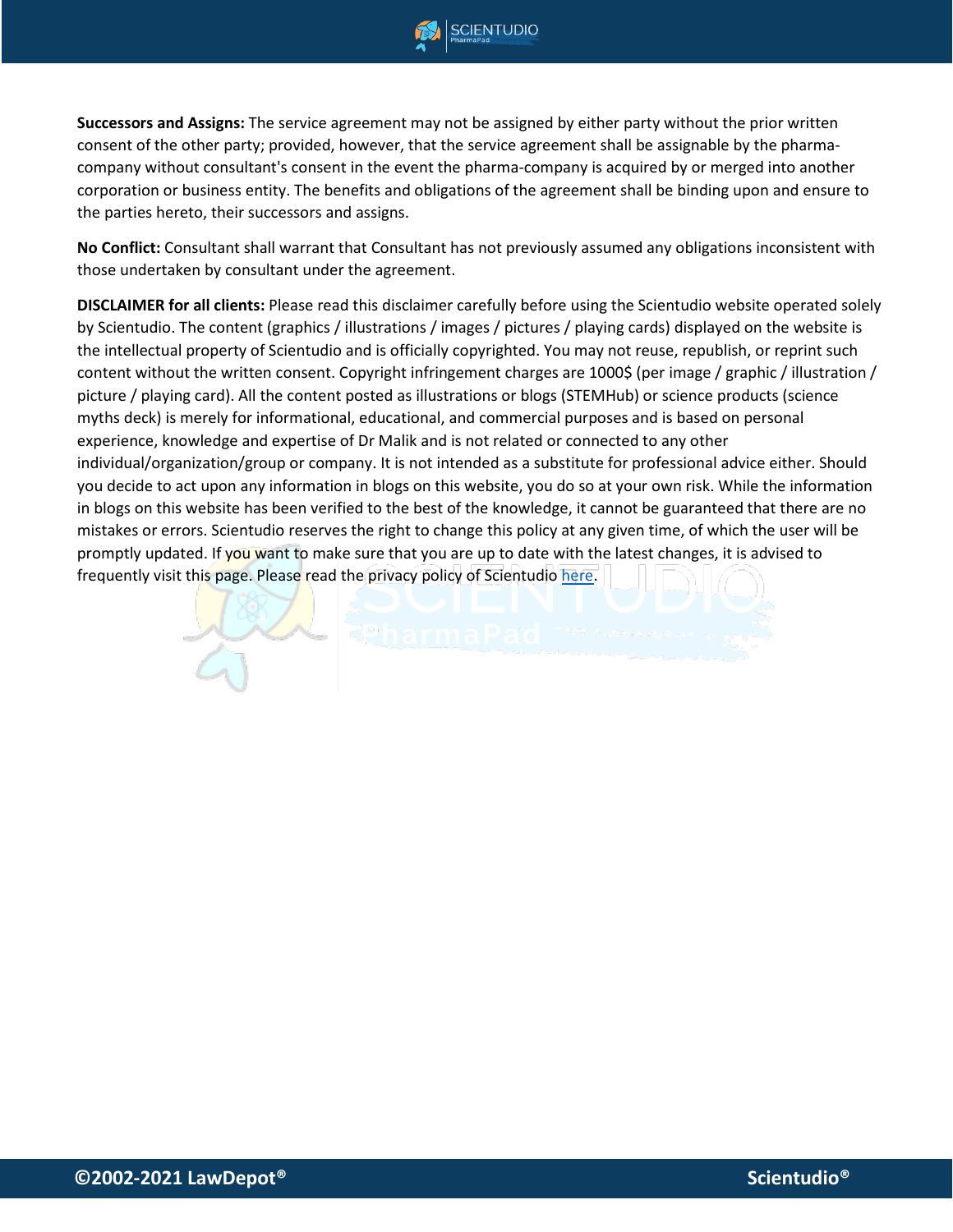

# **BYLAWS OF Scientudio**

(the "Sole Proprietorship ")

# **LEADERSHIP**

# **Membership**

- **1)** The members (the "Leadership") will consist of persons who are genuinely interested in furthering the objects of Scientudio.
- **2)** No amendment in existing operation policies of Scientudio will be passed without the approval of the board of directors of Scientudio (the "Advisory Board") either by a resolution of the Board passed at a meeting of the Board or by an instrument or instruments in writing signed by all of the directors (the "Advisors").
- **3)** Any member of leadership may withdraw from the role either by (a) providing a signed resignation letter; or (b) with the approval of the Board of (a) the withdrawal in principle; and (b) the proposed transferee of the role, where the role in question is non-redeemable.
- **4)** The leadership members have the preemptive right to work for other organizations / institutes / corporates or to purchase stocks or to launch their own business ventures.

# **Monthly / Quarterly / Annual Meetings**

**5)** A meeting of the leadership members will be held monthly for the purpose of reviewing the progress and revamping the implemented strategies, if required. In addition, there will be quarterly meetings with the Advisory Board for the purpose of approval of new strategies in pipeline. All these meetings will be called by any of the Leadership members. In addition, the annual Advisory Board meeting will be called by the Chief Executive Officer (CEO) (Leadership member) for a date not more than 15 months after the launch of Scientudio and will subsequently call an annual meeting for a date not more than 12 months after the last annual meeting and no more than six months after the end of the Scientudio's previous financial year.

# **Special Meetings**

- **6)** Unless otherwise prescribed by statute, special meetings of the Leadership members, for any purpose or purposes, may only be called in the following ways:
	- **a.** By a majority of the Advisory Board; or
	- **b.** By the chief executive officer of Scientudio (the "CEO"); or
	- **c.** By the Advisory Board upon delivery to each director of the Advisory board and to CEO of Scientudio, of written requests describing the purpose or purposes of the special meeting, signed, and dated by the leadership members entitled to cast in total not less than 5 percent of the votes on any issue proposed for the meeting. If the directors do not call a meeting within 21 days of receipt of such requisition, then any signatory of the requisition may call the meeting.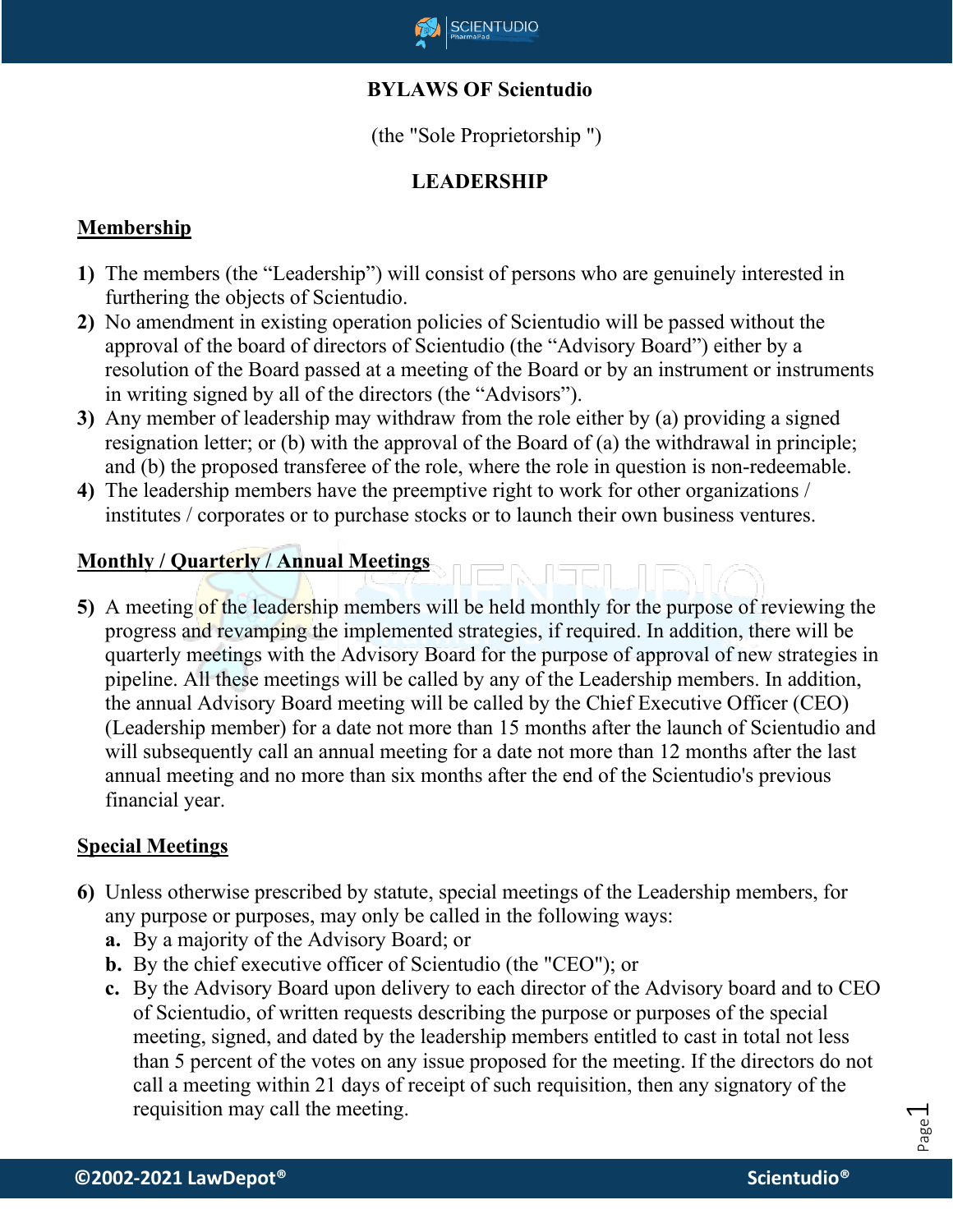

**7)** The Advisory Board and CEO will determine the time and date of any special meeting provided that, in the case of a special meeting called by the requisite percentage of Leadership members in accordance with these Bylaws, the Advisory Board will issue notice of the special meeting within 21 days of receipt of the written demand(s) by the CEO.

# **Place of Meeting**

**8)** The annual meetings or special meetings of the Leadership will be held in virtually (preferably on zoom).

# **Notice of Meetings**

**9)** Written notice of any meeting of the Leadership members will be given not less than 15 days and not more than 30 days before the meeting to each Leadership member entitled to vote at that meeting and to each Advisory board director of Scientudio. The written notice of the meeting will state the date and hour of the meeting, the means of remote communications if any, the agenda and, in the case of a special meeting, the purpose or purposes for which the meeting is called.

# **Resolution in lieu of Meeting**

**10)** Any action which may be taken at an annual or special meeting of the Leadership, may be taken without a meeting, without prior notice and without a vote, if passed by a resolution by all Leadership members at a meeting of the Leadership. A copy of every resolution passed in this way will be filed with the minutes of the meetings of Leadership members.

# **Remote Communication Meetings**

- **11)** Remote communication means any electronic communication including conference telephone, video conference, the internet (preferably slack), or any other method currently available or developed in the future by which Leadership members, not present in the same physical location may simultaneously communicate with each other.
- **12)** In the sole and reasonable discretion of the Board, a meeting of Leadership members of Scientudio may be held by any means of remote communication. Where a meeting will employ remote communication, one or more Leadership members may participate by means of remote communication or the meeting may be held solely by means of remote communication at the sole discretion of the Board. Where any remote communication is used in a Leadership meeting, all Leadership members must be provided a reasonable opportunity to participate in the meeting and all Leadership members participating in the meeting must be able to simultaneously hear each other during the meeting. All votes or other actions taken at the meeting by means of electronic transmission must be maintained as a matter of record by the Scientudio. Participation in a meeting using any form of remote communication will constitute presence in person at the meeting.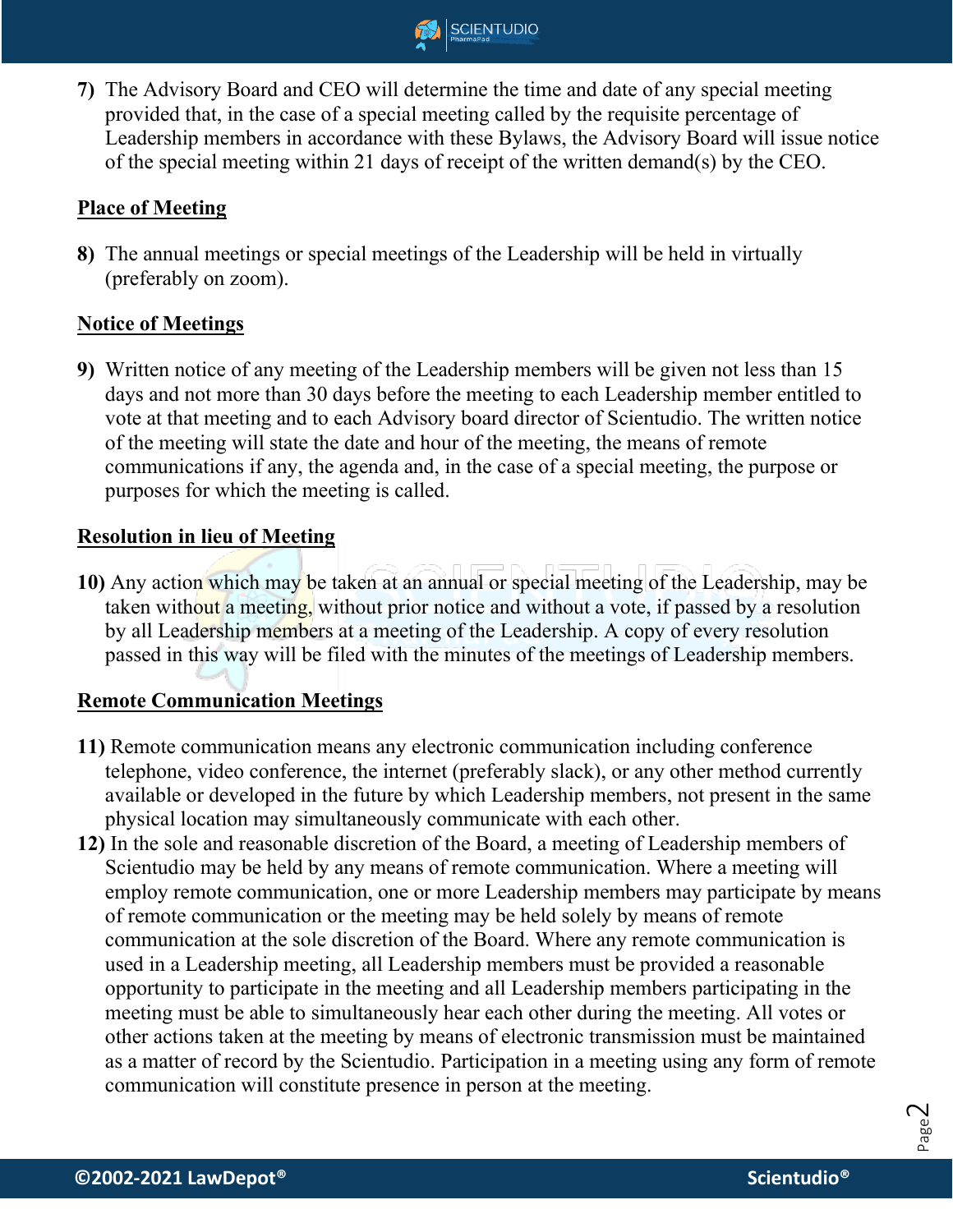

## **Quorum and Required Vote**

- **13)** A minimum of 60 percent is entitled to vote, present in person or represented by proxy, will constitute a quorum entitled to take action at a meeting of Leadership members.
- **14)** In all matters, any act of the Leadership members must be passed by an affirmative vote of the majority of the members (Leadership and Advisory board) present in person or represented by proxy at the meeting and entitled to vote on the matter.

## **ADVISORY BOARD**

### **General Powers**

**15)** The business and affairs of Scientudio will be planned by or under the direction of the Advisory Board.

#### **Number, Tenure and Quorum**

**16)** The Advisory Board will consist of six members, each of whom will be a natural person. Advisory board directors need not be the Leadership members. Each Advisory Board Director will hold office until that Director's successor is elected and qualified or until that Director's earlier resignation or removal. Any Director may resign at any time upon notice given in writing or by electronic transmission to the CEO of Scientudio. In order to transact business at a meeting of the Directors, a quorum of 60 percent of the total number of Directors eligible to vote will be required. The vote of the majority of the Directors present at a meeting at which a quorum is present will be the act of the Board.

### **Quarterly Remote Meetings**

**17)** By resolution, the Board may provide the time, for the holding of quarterly meetings without any notice other than that resolution.

### **Special Meetings**

**18)** Special meetings of the Board may be called by or at the request of the CEO or by a majority of the Directors. The person or persons calling that special meeting of the Board may fix any date and time for holding that special meeting.

#### **Notice**

- **19)** Reasonable notice of the date and time of a meeting of the Board will be given individually to every Director.
- **20)** Notice of any Directors' meeting may be waived by a Director before or after the date and time of the meeting. The waiver must be in writing by a Director and must be delivered to the CEO of Scientudio for inclusion in the minutes or filing with the Scientudio's records. The attendance of a Director at a meeting of the Board will constitute a waiver of notice of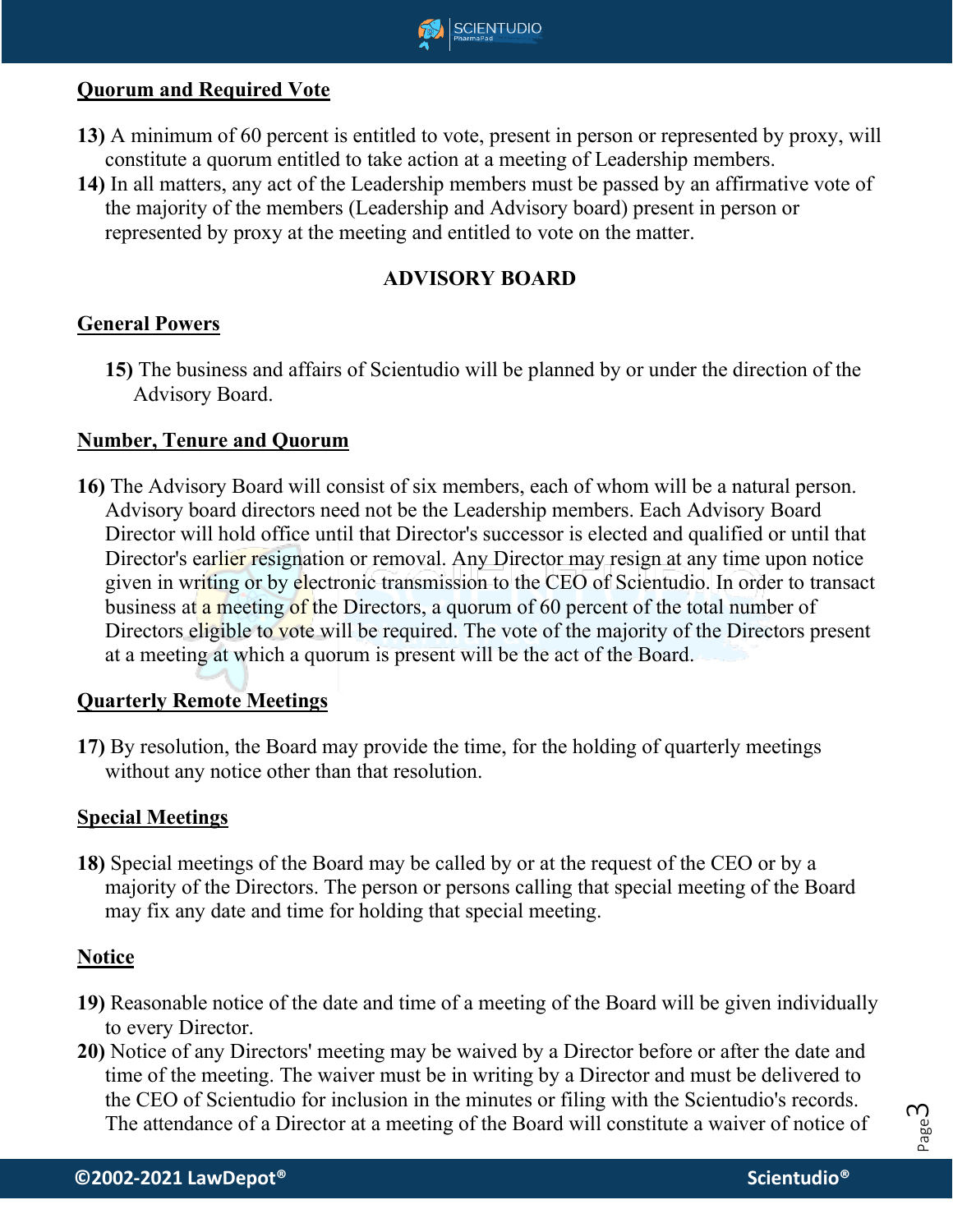

that meeting except where a Director attends a meeting for the express purpose of objecting to any business affair because the meeting is not lawfully convened.

## **Action by Directors Without a Meeting**

**21)** Any action to be taken at any meeting of the Board may be taken without a meeting if all members of the Board, as the case may be, consent to it in writing, or by electronic transmission and the writing or writings or electronic transmission or transmissions are filed with the minutes of proceedings of the Board. This filing will be in paper form if the minutes are maintained in paper form and will be in electronic form if the minutes are maintained in electronic form.

### **Remote Communication Meetings**

- **22)** Remote communication means any electronic communication including conference telephone, video conference, the internet (preferably slack), or any other method currently available or developed in the future by which Directors, not present in the same physical location may simultaneously communicate with each other.
- **23)** A meeting of the Board may be held by any means of remote communication by which all persons authorized to vote or take other action at the meeting can hear each other during the meeting and each person has a reasonable opportunity to participate. This remote participation in a meeting will constitute presence in person at the meeting.

# **Vacancies and Newly Created Directorships**

- **24)** When vacancies or newly created directorships resulting from any increase in the authorized number of Directors occur, a majority of the Directors then in office, although less than a quorum, or a sole remaining Director will have the power to appoint new Directors to fill this vacancy or vacancies. Each new Director so chosen will hold office until the next annual meeting of the Leadership members.
- **25)** If at any time, by reason of death or resignation or other cause, Scientudio should have no Directors in office, then any Leadership members may call a special meeting of the Leadership to fill the vacancy.
- **26)** When one or more Directors resign from the Board and the resignation is to become effective at a future date, a majority of the Directors then in office, including those who have so resigned, will have the power to appoint new Directors to fill this vacancy or vacancies. The appointments of these new Directors will take effect when the resignation or resignations are to become effective, and each new Director so chosen will hold office until the next annual meeting of the Leadership.

#### **Organization**

**27)** Meetings of the Board will be presided over by the Chairman of the Board if present, or in the Chairman's absence, by a Director chosen at the meeting. The CEO of Leadership may act as secretary of the meeting.

Page 4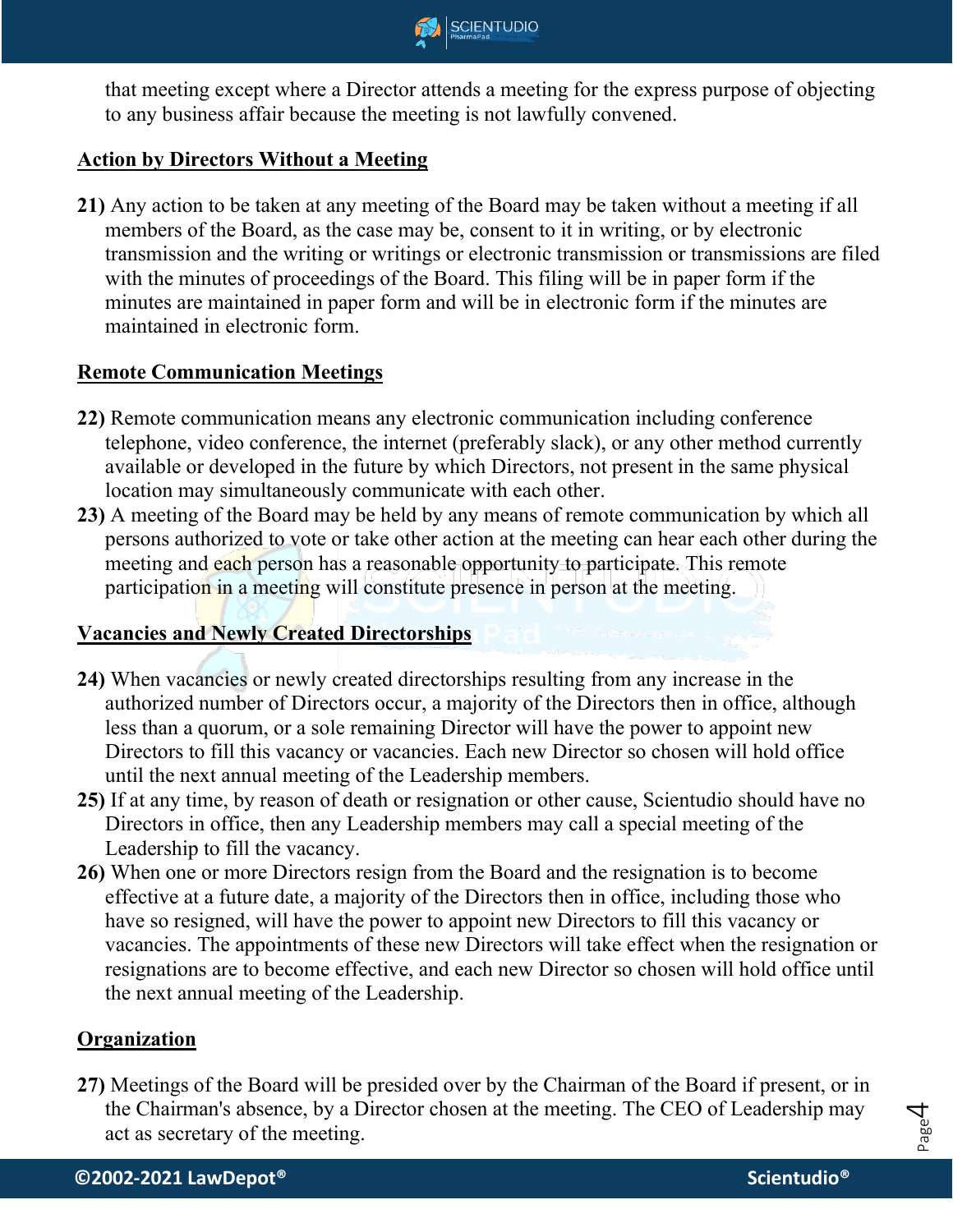

## **Chairman of the Board**

**28)** The Chairman of the Board, if present, will preside at all meetings of the Board, and exercise and perform any other authorities and duties as may be from time to time delegated by the Board. The Chairman of the board will be changed quarterly, rotating the turns among all Directors of the Advisory board.

### **Compensation**

**29)** The Board will, by resolution, fix the fees and other compensation for the Directors for their services as Directors of the Board (It will be implemented not more than 6 to 8 months after the launch of Scientudio). All changes to Director compensation are subject to ratification by the Leadership members.

#### **Presumption of Assent**

- **30)** A Director of Scientudio's Advisor Board who is present at a meeting of the Board will be presumed to have assented to an action taken on any corporate matter at the meeting unless:
	- **a)** The Director objects at the beginning of the meeting, or promptly upon the Director's arrival, to holding the meeting or business affair at the meeting;
	- **b)** The Director's dissent or abstention from the action taken is entered in the minutes of the meeting; or
	- **c)** The Director delivers written notice of the Director's dissent or abstention to the presiding officer of the meeting before the adjournment of the meeting or to the CEO of Scientudio within a reasonable time after adjournment of the meeting.
- **31)** Any right to dissent or abstain from the action will not apply to a Director who voted in favour of that action.

### **CONSULTANTS (COMISSION-BASED CONTRACTORS)**

#### **Appointment of Consultants**

- **32)** The Consultants of Scientudio (individually the "Consultant" and collectively the "Consultants") will consist of the commission-based contractors who:
	-
	- **a)** Will consent to the holding of:
		- 20% if consultants (team members: commission-based contractors) only sell any service/package to the pharma company;
		- $\bullet$  40% if after selling the package to the pharma company, the 100% work is done by the consultant and leadership team acts only as an advisor.
	- **b)** Will work remotely (Global recruitment)
	- **c)** Will report directly to the Leadership members and will be accountable for the actions of the client (pharma-companies / other customers) in regard to a specific service purchased by the client after direct communication with the consultant.
- **33)** The Consultants will be appointed by the Leadership members of Scientudio after vetting applications submitted via job application form on Scientudio's webpage. These vacancies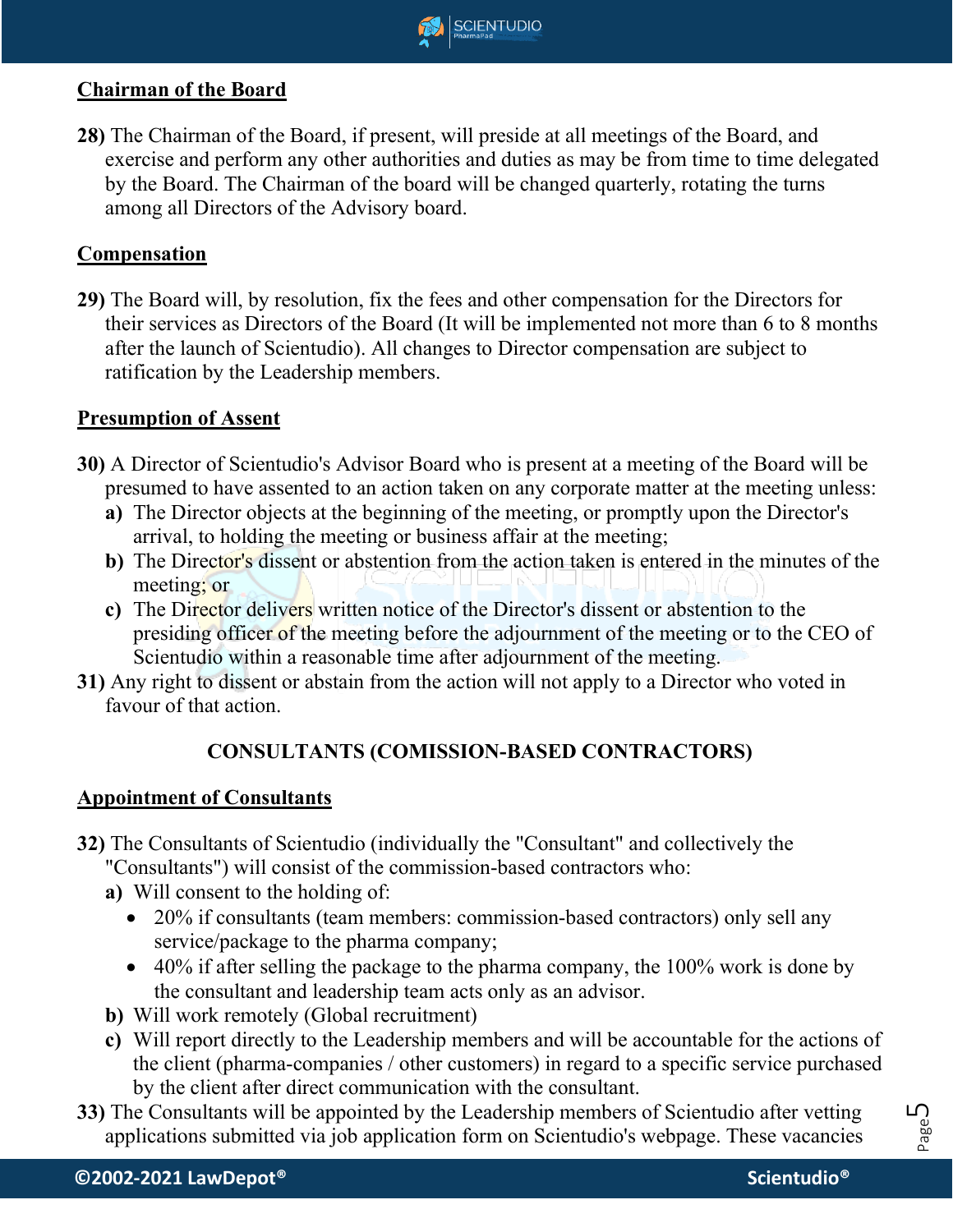

will be advertised on social media platforms. Any appointee may hold one or more categories of services.

# **Term of Office**

**34)** Each Consultant will hold the term until a successor is duly appointed and qualified or until the Consultant's death or until the Consultant resigns or is removed as provided in these Bylaws and in articles of policies.

## **Removal**

**35)** Any Consultant may be removed by the Board or Leadership members at any time with a cause, provided, however, any contractual rights of that person, if any, will not be prejudiced by the removal.

## **Vacancies**

**36)** The Leadership members may fill a vacancy because of death, resignation, removal, disqualification, or otherwise.

## **Biweekly / Annual Meetings**

**37)** A meeting of the leadership members with consultants will be held biweekly for the purpose of reviewing the progress report and revamping the implemented strategies, if required. In addition, there will be quarterly meetings with the Advisory Board for the purpose of approval of new strategies in pipeline. All these meetings will be called by any of the Leadership members. In addition, the annual Advisory Board meeting will be called by the Chief Executive Officer (CEO) (Leadership member) for a date not more than 15 months after the launch of Scientudio and will subsequently call an annual meeting for a date not more than 12 months after the last annual meeting and no more than six months after the end of the Scientudio's previous financial year. It will be the MUST for all consultants to be present in the meetings which require their presence and progress report.

<u>exencialar in</u>

### **Special Meetings**

- **38)** Unless otherwise prescribed by statute, special meetings of the Leadership members and Consultants, for any purpose or purposes, may only be called in the following ways:
	- **a)** By a majority of the Advisory Board; or
	- **b)** By the chief executive officer of Scientudio (the "CEO"); or
	- **c)** By the Advisory Board upon delivery to each director of the Advisory board and to CEO of Scientudio, of written requests describing the purpose or purposes of the special meeting, signed and dated by the leadership members entitled to cast in total not less than 5 percent of the votes on any issue proposed for the meeting. If the directors do not call a meeting within 21 days of receipt of such requisition, then any signatory of the requisition may call the meeting.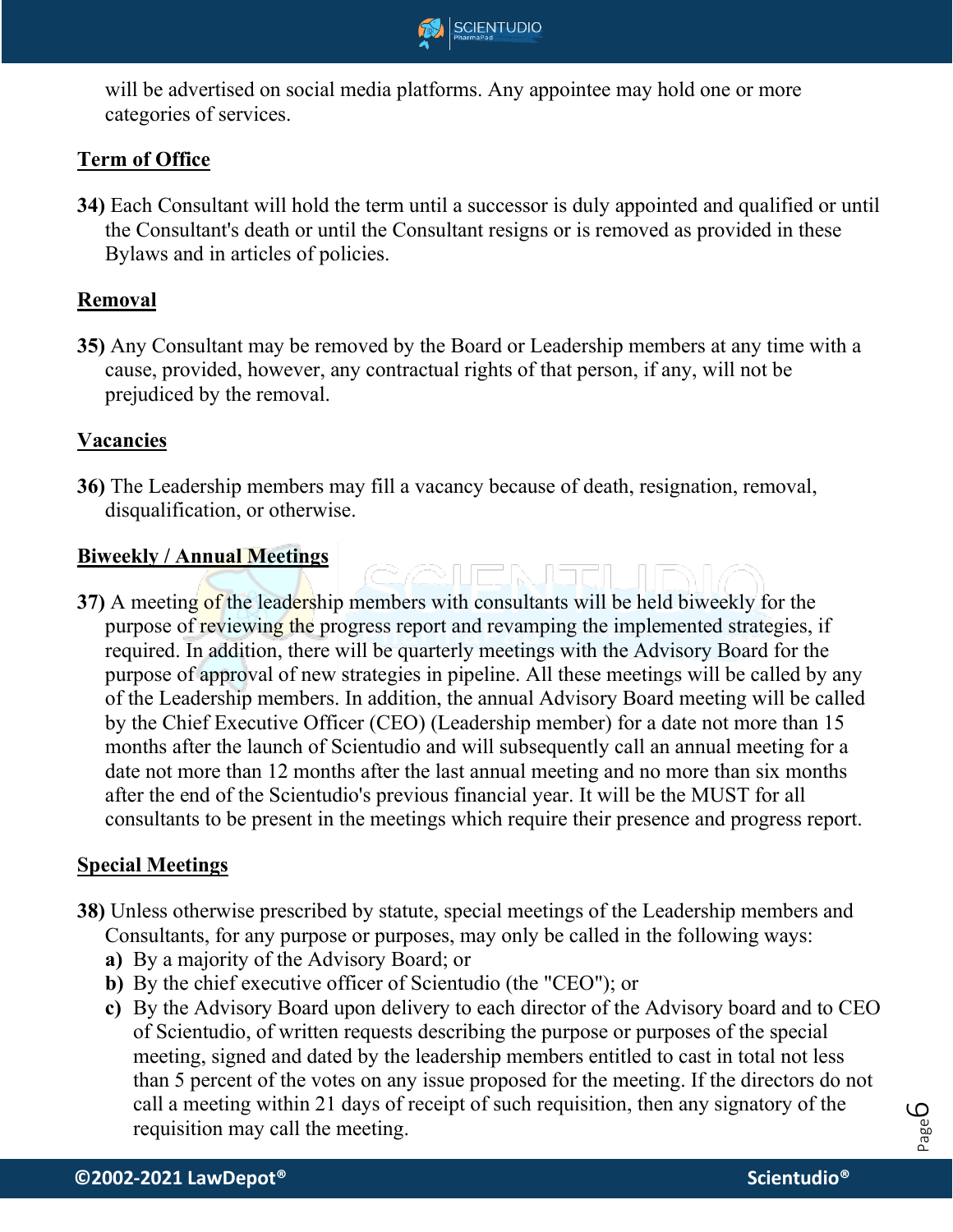

**39)** The Advisory Board and / or CEO will determine the time and date of any special meeting provided that, in the case of a special meeting called by the requisite percentage of Leadership members and Consultants in accordance with these Bylaws, the Advisory Board will issue notice of the special meeting within 21 days of receipt of the written demand(s) by the CEO.

## **Place of Meeting**

**40)** The annual meetings or special meetings of the Leadership will be held in virtually (preferably on zoom).

### **Notice of Meetings**

**41)** Written notice of any meeting of the Consultants and / or Leadership members will be given not less than 15 days and not more than 30 days before the meeting to each Leadership member entitled to vote at that meeting. The written notice of the meeting will state the date and hour of the meeting, the means of remote communications if any, the agenda and, in the case of a special meeting, the purpose or purposes for which the meeting is called.

#### **Resolution in lieu of Meeting**

**42)** Any action which may be taken at an annual or special meeting of the Leadership, may be taken, if passed by a resolution by all Leadership members at a meeting of the Leadership and the Consultants. A copy of every resolution passed in this way will be filed with the minutes of the meetings of Leadership members and the Consultants.

<u>e en anglur</u>

### **Remote Communication Meetings**

**43)** Remote communication means any electronic communication including conference telephone, video conference, the internet (preferably slack), or any other method currently available or developed in the future by which Consultants, not present in the same physical location may simultaneously communicate with each other.

# **LOANS, CHEQUES, DEPOSITS, CONTRACTS**

#### **Loans**

**44)** Without discussion with the Advisory Board, Scientudio is prohibited from making or accepting loans (greater than \$ 50 k) in its name or issuing evidence of indebtedness in its name. The authorization of the Board for Scientudio to perform these acts can be general or specific.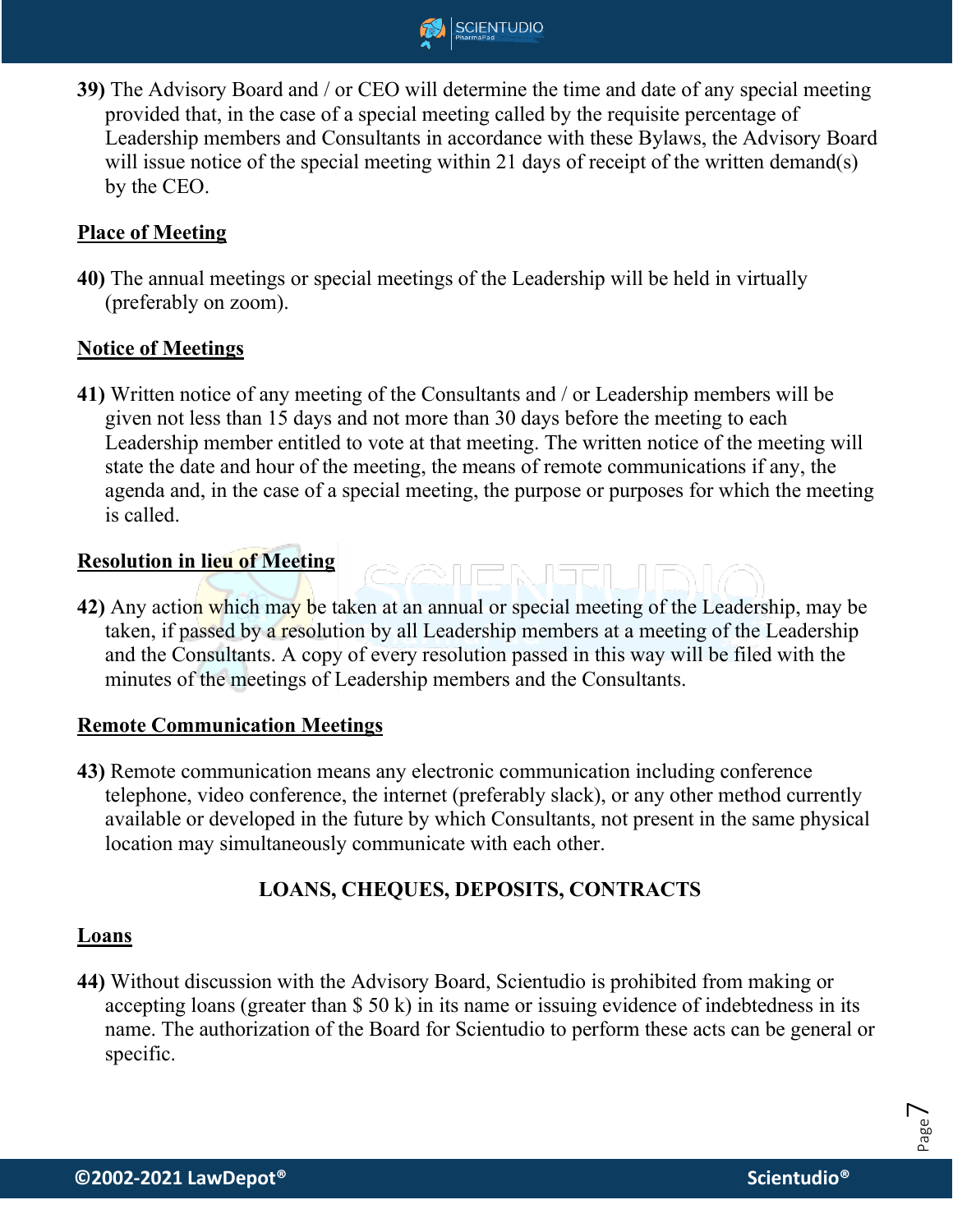

## **Cheques, Drafts, Notes**

**45)** All cheques, drafts, or other orders for the payment of money, notes, or other evidence of indebtedness issued in the name of Scientudio must be signed by CEO and in a manner as will from time to time be determined by resolution of the Board.

# **Deposits**

**46)** All funds of Scientudio not otherwise used will be deposited to the credit of Scientudio in bank.

### **Conflict of Interest by Directors**

- **47)** No contract between Scientudio and any number, but less than a majority, of its Directors or Officers, or between Scientudio and any other corporation, partnership, association, or other organization in which any number, but less than a majority, of its Directors or Officers, are directors or officers or have a financial nexus, will be void or voidable solely for this reason, or solely because that Director or Leadership member is present at or participates in the meeting of the Board which authorizes the contract, or solely because any such Director's or Leadership member's votes are counted for that purpose, provided that one of the following conditions is met:
	- **a)** Full disclosure of the material facts as to the Director's or Leadership member's relationship or interest and as to the contract are made to the Board, and the Board in good faith authorizes the contract by the affirmative votes of a majority of the disinterested Directors, even though the number of disinterested Directors is less than a quorum; or
	- **b)** Full disclosure of the material facts as to the Director's relationship or interest and as to the contract are made to the Leadership members entitled to vote on the contract, and the contract is specifically approved in good faith by the affirmative votes of a majority of the Leadership members.
- **48)** A contract between Scientudio and, directly or indirectly, a majority of the Directors or Leadership members or Consultant will be void solely for this reason.
- **49)** A Director or Leadership member or Consultants of Scientudio will not be disqualified as a Director or Consultant or Leadership member for the sole reason that the Director or Consultant deals or contracts with Scientudio either as a vendor, purchaser, or otherwise.

#### **Loans to Employees and Officers**

**50)** Scientudio may not lend money to, nor guarantee any obligation of, nor otherwise assist, any Leadership member or Consultant of Scientudio or of any subsidiary of the Scientudio, including any Consultant or who is a Director of Advisory board of Scientudio.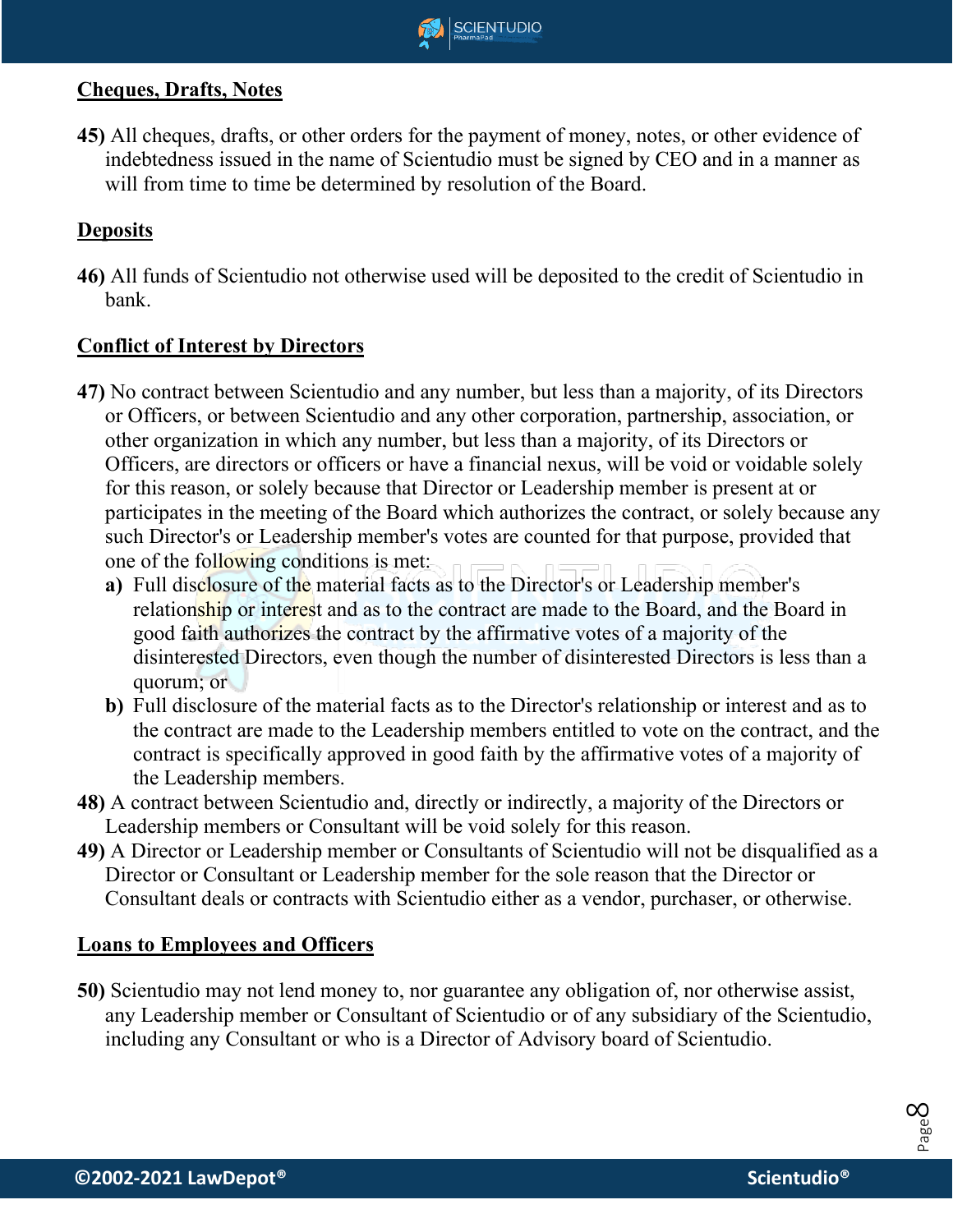

# **Indemnification**

**51) Advisory Board** - Scientudio (CEO) shall indemnify and hold harmless the members of the Advisory Board against any and all claims, loss, damage, expense or liability arising from any action or failure to act with respect to the clauses in signed consent agreement, except in the case of gross negligence or willful misconduct by the Advisory Board.

## **52) Leadership / Consultants (Commission-based contractors)**

- **a)** The leadership team members (CSO and COO) and consultants (commission-based contractors) will be primarily responsible for performing the work required under the signed consent agreement, and shall therefore be legally responsible for, and shall indemnify and hold Scientudio (CEO) harmless for all claims asserted against the Scientudio (CEO), its advisory board members, other leadership members (CSO or COO), by any third parties, whether or not represented by a final judgment, if such claims arise out of or result from Leadership team member's (CSO or COO) / consultant's negligent or wrongful acts in performing such work, including all claims for bodily injury (including death), personal injury, property damage, and other losses, liabilities, costs, and expenses (including but not limited to attorneys fees).
- **b)** In addition, leadership team members (CSO or COO) / consultants warrant that no part of any consultancy service or other material ("Work Product") delivered by them under Scientudio brand name shall include anything of an obscene, libelous, defamatory, disparaging, or injurious nature; that neither the Work Product nor the title to the Work Product will infringe upon any copyright, patent, property right, personal right, or other right; and that all statements in the service proposals to the clients on Scientudio's platform and in the Work Product are true to the Leadership team member's (CSO or COO) and / or consultant's actual knowledge and belief, or based upon reasonable research for accuracy.
- **c)** The term "wrongful act" as used herein shall include any tortious act or omission, willful misconduct, failure to comply with Federal or state law requirements, copyright or patent infringement, libel, slander or other defamatory or disparaging statement in any written deliverable required under the contract, or any false or negligent statement or omission made by leadership team member (CSO or COO) / consultant in its proposal to clients under Scientudio's name.
- **d)** The obligations in paragraph (a) of this clause to indemnify and hold harmless Scientudio (CEO) shall not extend to claims, damages, losses, liabilities, costs, and expenses to the extent they arise out of the negligent or wrongful acts or omissions of the Scientudio (CEO), its advisory board members, and other leadership team members (CSO or COO) / consultants (commission-based contractors).
- **e)** Both the Scientudio (CEO) and consultants (commission-based contractors) shall give prompt notice to each other upon learning of the assertion of any claim, or the commencement of any action or proceeding, in respect of which a claim under this paragraph may be sought, specifying, if known, the facts pertaining thereto and an estimate of the amount of the liability arising therefrom, but no failure to give such

Page  $\mathcal{O}_2$